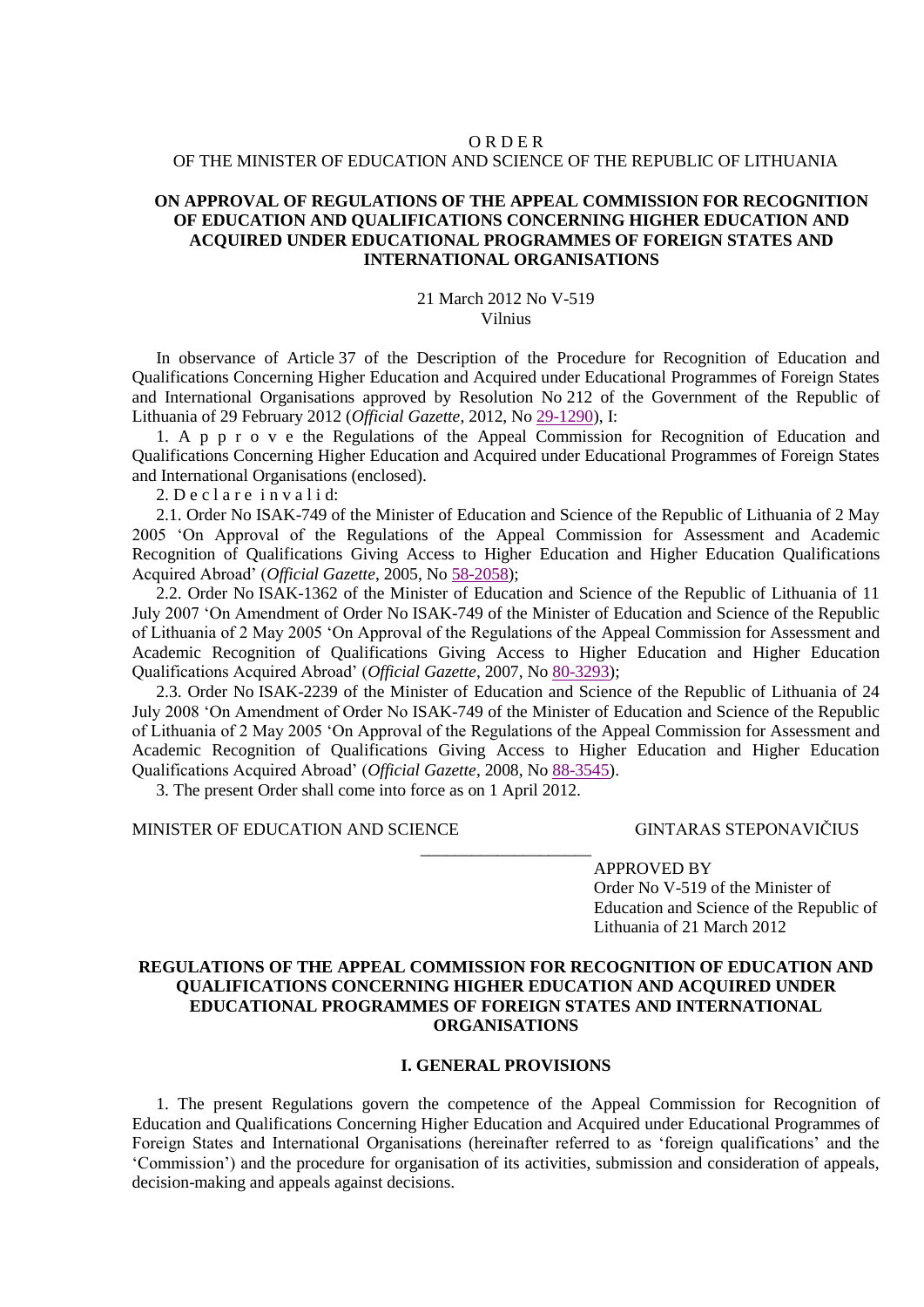2. The Commission is an institution approved by the Minister of Education and Science of the Republic of Lithuania (hereinafter referred to as the 'Minister') that deals with the disputes concerning decisions on academic recognition of foreign qualifications taken by the Centre for Quality Assessment in Higher Education (hereinafter referred to as the 'Centre') and the Research Council of Lithuania (hereinafter referred to as the 'Council'). The Commission shall not have the status of a legal person.

3. In its activities, the Commission shall be governed by the laws of the Republic of Lithuania, international treaties, other legal acts and the present Regulations.

4. The Commission shall be composed of the representatives of the Ministry of Education and Science of the Republic of Lithuania (hereinafter referred to as the 'Ministry'), other ministries, educational institutions, research institutes and Union/Unions of Student Representations of Lithuanian Higher Education Institutions.

5. The activities of the Commission shall be technically supported by the Ministry.

#### **II. FUNCTIONS AND RIGHTS OF THE COMMISSION**

6. The Commission shall perform the following functions:

6.1. Consider the appeals of applicants concerning decisions on academic recognition of foreign qualifications taken by the Centre and the Council;

6.2. Provide information, in accordance with the procedure established by legal acts, on decisions made.

7. In performing its functions, the Commission shall be entitled to the following:

7.1. Turn to specialists/experts of respective areas for assistance;

7.2. Invite representatives of the Ministry, institutions operating within the area regulated by the Ministry, educational institutions and research institutes to the sittings;

7.3. Ask additional questions related to consideration of an appeal to the applicant/applicants of an appeal and a representative/representatives of authorities whose decision is being appealed against during the sitting.

### **III. ORGANISATION OF THE COMMISSION'S ACTIVITIES**

8. The Commission shall consist of at least 11, but not more than 15, members.

9. The chair, vice-chair and secretary of the Commission shall be appointed by the Minister. The secretary of the Commission shall be a civil servant or an employee of the Department of Higher Education, Science and Technology of the Ministry. The secretary shall not be a member of the Commission.

10. Activities of the Commission shall be based on the principles of collegiate consideration of issues, democracy, legitimacy, as well as personal responsibility of the Commission members for the activities of the Commission.

11. The members of the Commission may be remunerated for participation in the activities of the Commission in accordance with the procedure established by legal acts.

12. The activities of the Commission shall take the form of sittings organised depending on the need, i.e. taking into account appeals submitted and their consideration deadlines. A sitting may also be convened at a request of at least a third of the Commission members.

13. The sitting of the Commission shall be presided by the chair of the Commission, in his/her absence – by a vice-chair.

14. The secretary of the Commission shall organise the activities of the Commission, handle all its documentation, convene sittings of the Commission in agreement with the chair of the Commission, indicate invited persons.

15. The members of the Commission shall be notified about a sitting at least three working days before the sitting. They shall be also provided with the copies of appeals received, other material related to the appeals considered in the sitting. The applicant/applicants and the representative/representatives of the authority whose decision is being appealed against shall be invited to the sitting of the Commission.

16. The sitting of the Commission shall be deemed legitimate provided it is attended by at least a half of all the members of the Commission. The Commission shall take a decision by a simple majority of votes of the members of the Commission attending the sitting. If the number of votes is equal, the chair shall have a casting vote.